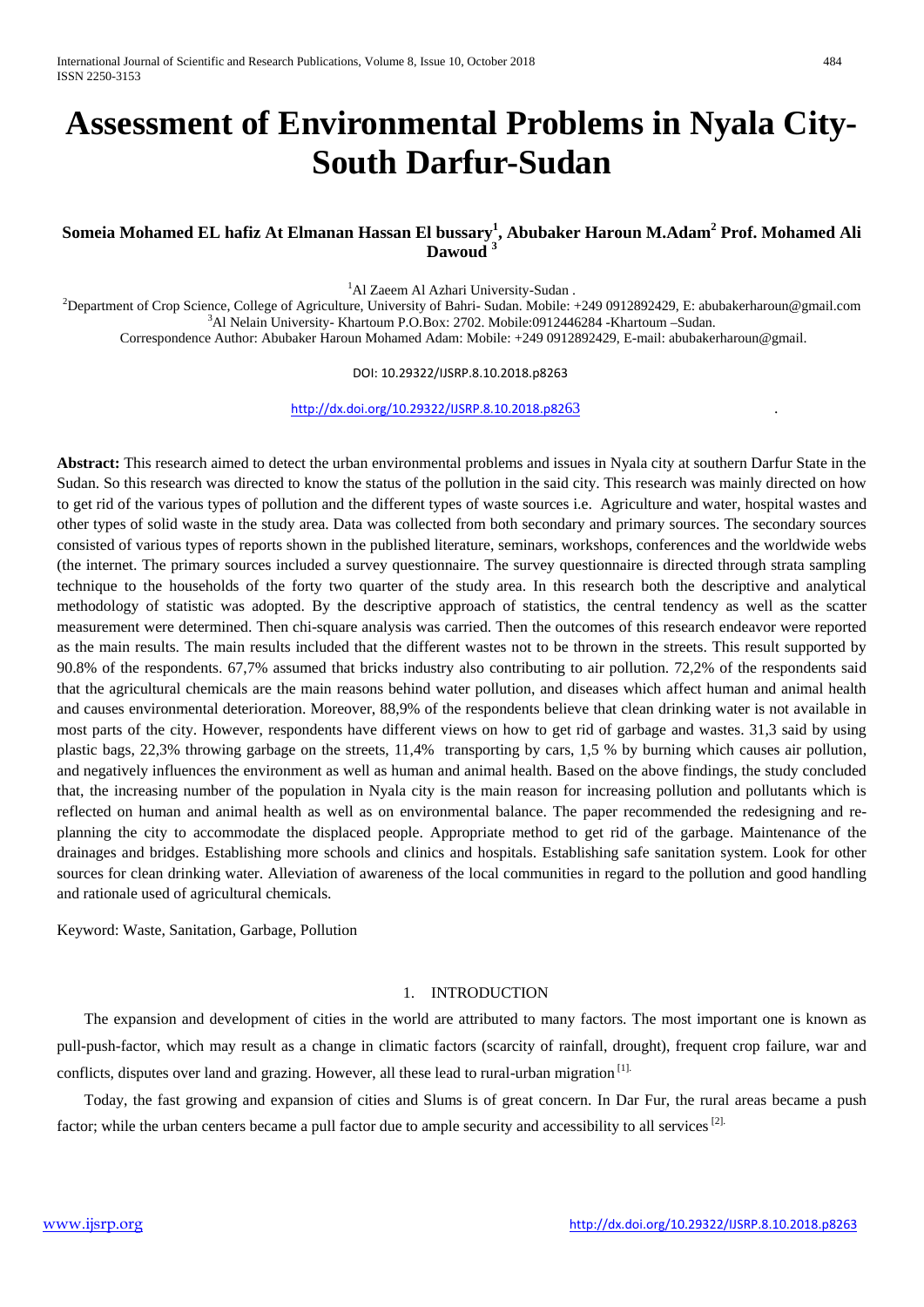In the last fifteen years, the greater Dar Fur witnessed a continual influx of migration from villages to the cities, which led to health and environmental problems as a result of high population. Obviously, this situation held huge responsibilities in the burden of the local authorities to treat the problems of environmental degradation which seems to be beyond their capabilities.

 The Nyala city typically resembles the urban environment of developing countries, where the plastic bags, wastes and irons are scattered along the streets, and railroad tracks. Dispersed huge heaps of garbage with nasty smells on the sidewalk, where people excrete and urinate. Lines of women and children standing waiting their turn at the drinking water tap, and wells. The beggars at the intersection. All these phenomena are the common scenes found in cities of the developing world and are a direct consequence of poor urban environmental governance Bigio [3].

 The war usually has great negative impacts on the community as well as the environment. Among these, the checks to the social demography which causes tremendous transformations in social composition and structure, social culture, norms and values of the communities in the villages as well as the cities [4]. Such changes are widely known in many cities in Sudan, particularly in war affected areas.

 Nevertheless, it is observed that the relations between the host communities in the cities and displaced people are complex. When the displaced first arrive, they warmly welcomed due to the expression of solidarity and support till they get settled. But such good will often short-lived. This may be due the competition on the limited resources and services. Therefore, the displaced people will be treated with hostility by the host community  $[5] [6]$ .

 It is well known that the Internally Displaced People (IDPs) settle in camps, where services can be provided to them by Humanitarian actors. Today, they are found not in camps or among host communities in rural areas, but in the towns and cities. This situation created many problems to the resident community, the local authority as well as the environment. Therefore, the long-term settlement of displaced populations in urban areas needs to be better anticipated, understood, and planned [7].

# **11. METHODOLOGY**

 Nyala is located in the middle of south Darfur state. It is the capital of south Darfur state-Sudan. It is about 900 kilometer south west Khartoum, with total population accounts to 492, 84 person (about %5.3 of total south Darfur population).

 In this study, about 800 questionnaires were distributed randomly in Nyala city, where stratified sampling method was adopted. The questionnaire focused on the causes of environmental degradation and the consequences. The collected data were statistically analyzed. The results of data analysis were presented in tables and figure.

#### **111. RESULTS AND DISCUSSION**

The city hosted more than 600,000 of internal displaced families. They settled in unplanned area which lacks facilities such as sanitation, clean drinking water, drainage, health, education, electricity transportation services.

#### **Pollutants**

Table (1): Major sources of pollution in the study area-Nyala (2017)

| S/N <sub>0</sub> | Pollutant                                                                      |
|------------------|--------------------------------------------------------------------------------|
|                  | Chemicals (pesticides and fertilizers)                                         |
|                  | Wastes                                                                         |
| 3                | Stagnant water                                                                 |
|                  | Garbage: (households, restaurants etc.)                                        |
|                  | Lack of sanitation: excretion on open space led to the spread of many diseases |
|                  | Drinking water                                                                 |
|                  |                                                                                |
|                  | Vegetables.                                                                    |

 From table (1), different sources of pollution and pollutants were identified, among these, the application of chemicals (pesticides and fertilizers) on farms, particularly which is considered a source of pollution. The chemicals seep down to the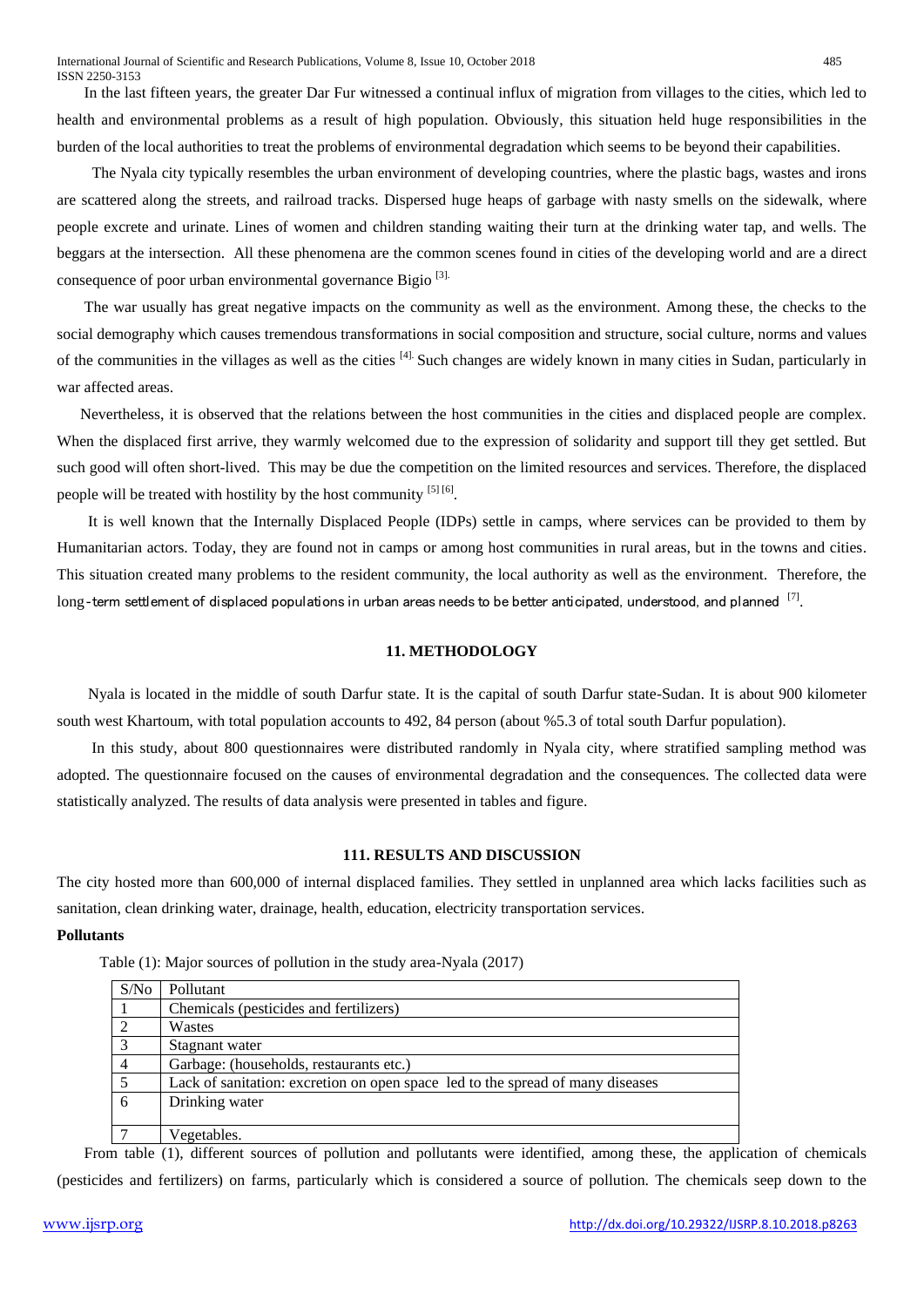ground and move to the wells, or washed by run – off of rainfall to the sources of drinking water like valleys and seasonal streams and pollute the water.

Waste from households, hospitals, markets are collected and damped on open space, valleys and seasonal streams around the city (Plate 1). Thus, the mismanagement of the wastes cause many environmental and health problems to human and animals. Moreover, People often bathe, wash their clothes and swim in disgusting water.

However, due to the lack of drainage system, the accumulation of stagnant water, particularly during the rainy season is of great thread to the environmental health and quality.

Most of the population gets drinking water from polluted and contaminated sources like valleys, seasonal streams, and wells.

 Furthermore, the residents consume vegetables produce near the city. Due to ignorance, farmers heavily spray the crops with chemicals (Pesticides) which are hazardous to environment, human and animal health.

 In this study, 84% of the respondents confirmed that they did not get clean drinking water**,** while 16 % confirmed that they get clean drinking water.

 The results of analysis of this study indicated that 77.9 % of respondents believe that the city lacks paved roads, sanitation, and drainage system.

 The study revealed that the poor residents frequently visit hospitals due to poor hygiene. Similar case was reported from southern Ethiopia as a result **of** poor sanitation and health problems among the Poor people **[8].** However, 35% of the respondents get medication in big hospitals in the neighborhood, while 64% of the respondents do not see this.

 In general, the majority of the population (60%) agreed on new setup, oriented plans to improve the study area based on scientific ground, in such a way that to address the current environmental problems.



Plate (1): Accumulation of Wastes and Garbage -Nyal City (2017)



Plate (2): Waste burning causes Air pollution - Nyala City (2017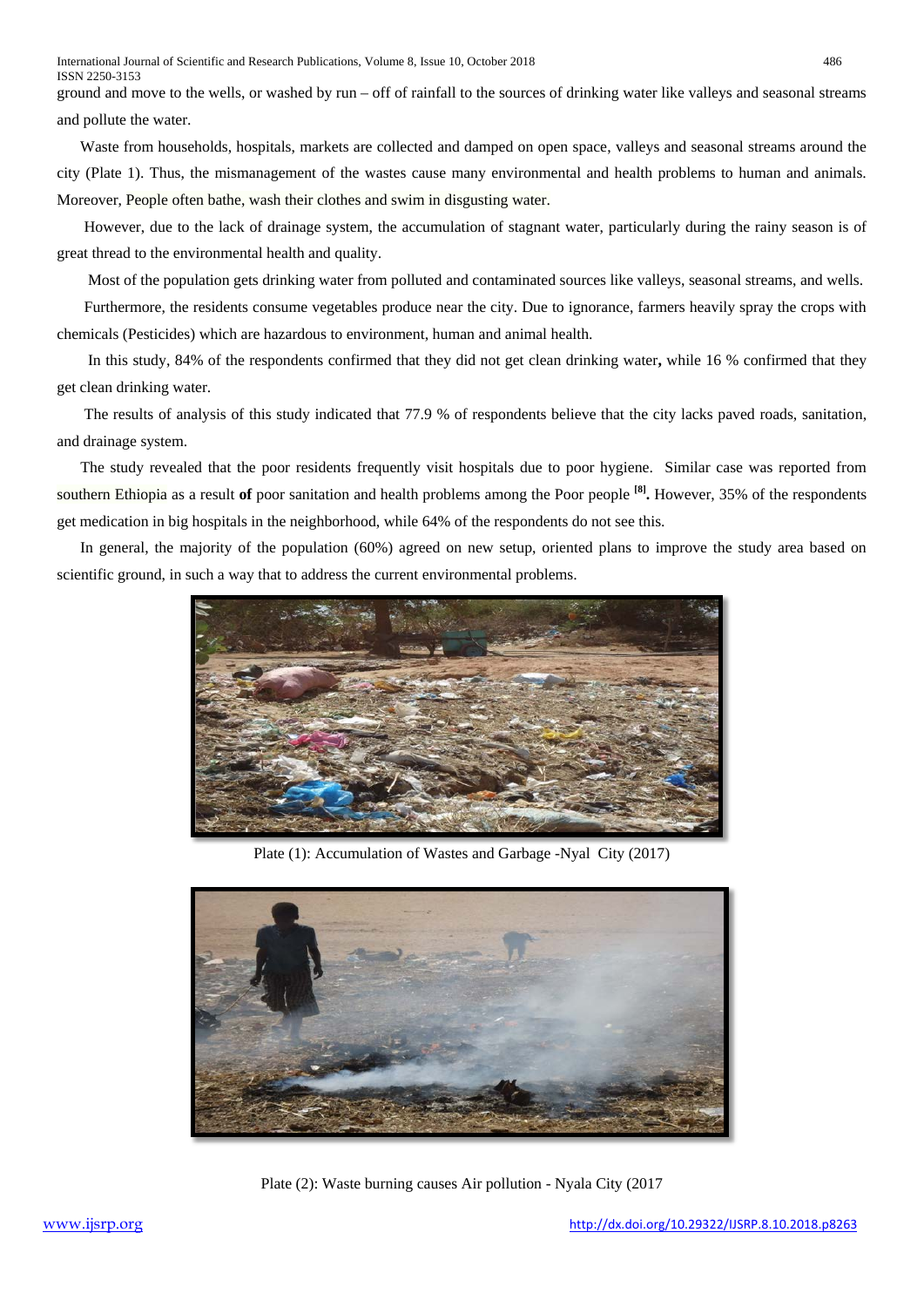

Plate (3): waste thrown in the vicinity of the camp of displaced people- Nyala City (2017)

Burning of waste materials in open space near the residential area cause air pollution which harms the human (eye irritation and respiratory disease) and the animals (Plate 2). People in camps do not care about the danger of the waste materials where are thrown near to their homes (Plate 3).

# **1V. CONCLUSION AND RECOMMENDATIONS**

#### **Conclusion:**

Due to the breakout of war in Dar fur, Nyala city hosted thousands of internal displaced people. This influx has exerted high pressure on already available limited resources and services like drinking water, education, health, sanitation, electricity, transportation etc. The study revealed that poverty became one of the phenomena which is reflected by increasing number of idle people as well as crimes. Furthermore, the human activities such as misuse of chemicals in agriculture, bricks manufacturing, mishandling of garbage and waste, all collectively have negatively influenced on human and animal health and upset quality**.**

# **Recommendations**:

The paper recommended the redesigning and re-planning Nyala city to accommodate the displaced people. Appropriate method to get rid of the garbage and waste to be sought out. Maintenance of the drainages and bridges. Establishing more schools, clinics and hospitals. Establishing safe sanitation system. Look for other sources for clean drinking water. Alleviation of awareness of the local communities in regard to the pollution and good handling of agricultural chemicals.

## **V. REFERENCES**

- 1. Henderson, J. Vernon. (2010): "Cities and Development." Journal of Regional Science, 50 (1): 515–540.
- 2. Remi Jedwab, Luc Christiaensen and Marina Gindelsky (2014): Rural Push, Urban Pull and Urban Push? New Historical Evidence from Developing Countries. Institute for International Economic Policy. Economic Policy E St. NW, Suite 502
- 3. Bigio, Anthony. 2002. "Urban Environment Portfolio Review: Outcomes and Recommendations." Unpublished paper. Urban Environment Thematic Group,